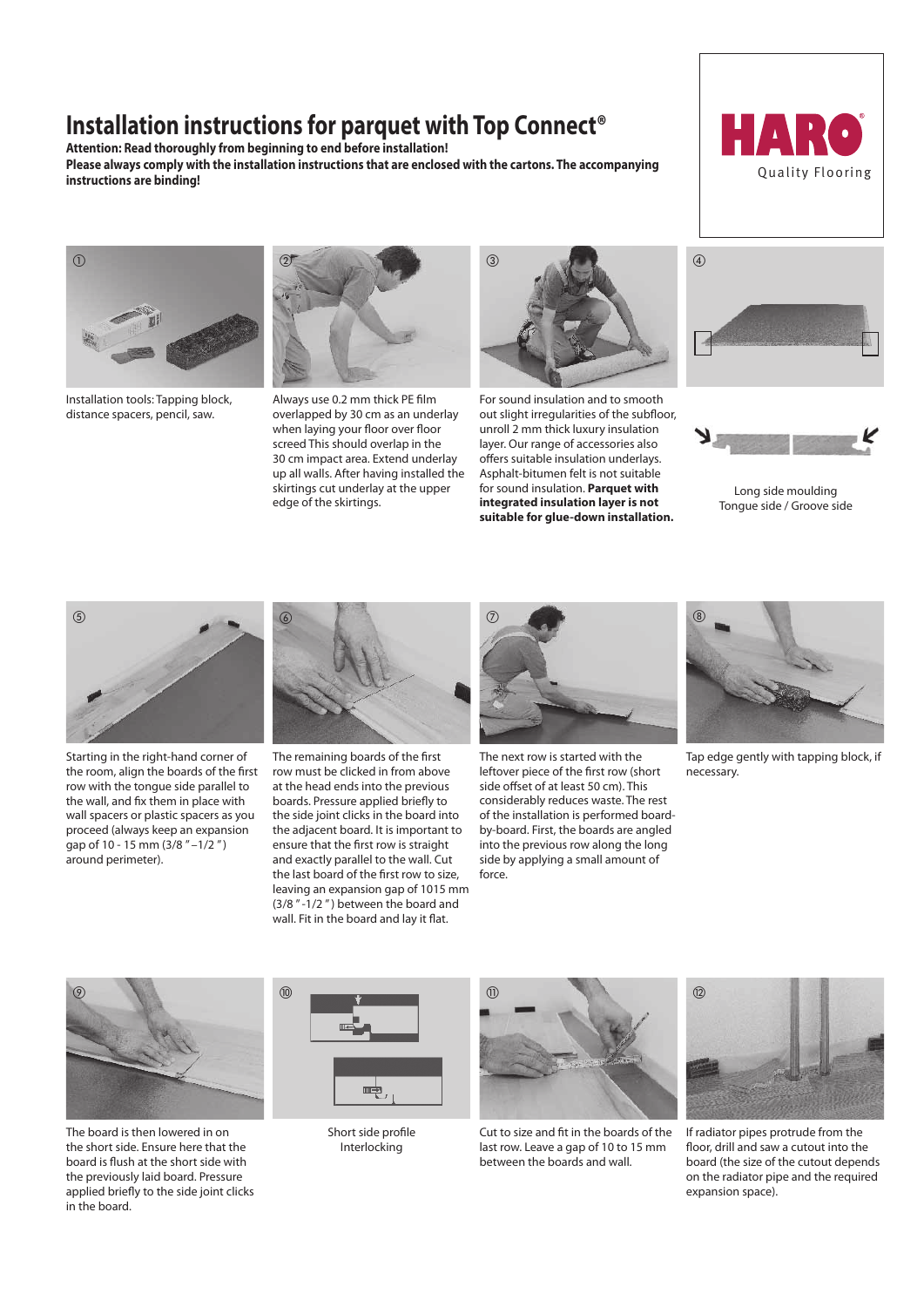



In doorways, mount a suitable moulding system to ensure the necessary expansion space. This also applies if the same floor is to be laid in the adjoining room. In this case, a transition moulding should be used for covering the required expansion gap. Leave an expansion space of approx. 5 mm between the board and the base of the moulding. As a rule, a fine saw must be used to cut a gap the thickness of a board in wooden door frames to allow the parquet to expand.



Be sure to remove all distance spacers once all boards are laid. Fasten skirtings (with or without clip system) to the walls – that´s it.



Unlocking of Top Connect: The boards can be pushed out from one another parallel.